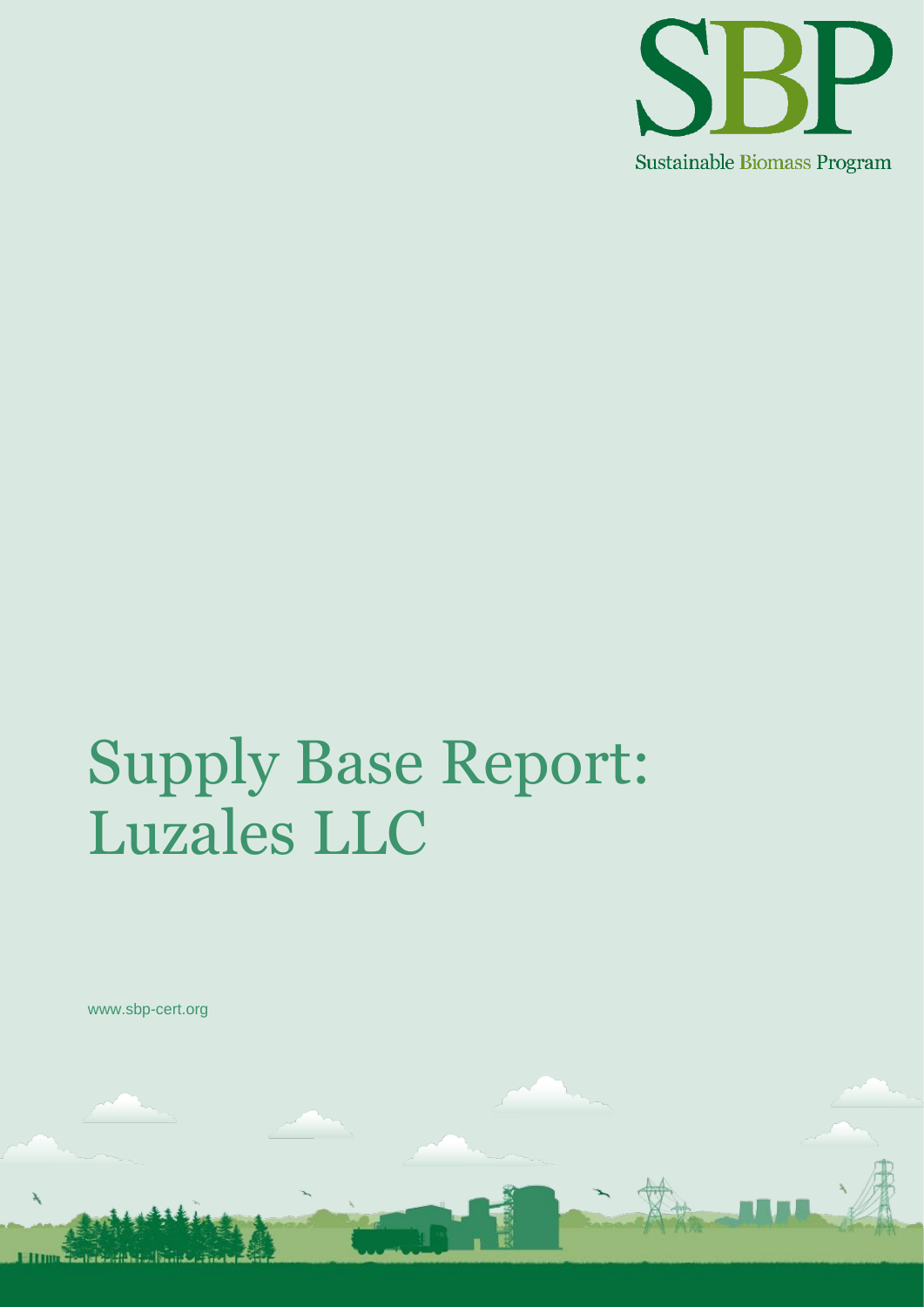

### Completed in accordance with the Supply Base Report Template Version 1.3

*For further information on the SBP Framework and to view the full set of documentation see [www.sbp-cert.org](http://www.sbp-cert.org/)*

*Document history*

*Version 1.0: published 26 March 2015*

*Version 1.1 published 22 February 2016*

*Version 1.2 published 23 June 2016*

*Version 1.3 published 14 January 2019*

*© Copyright The Sustainable Biomass Program Limited 2019*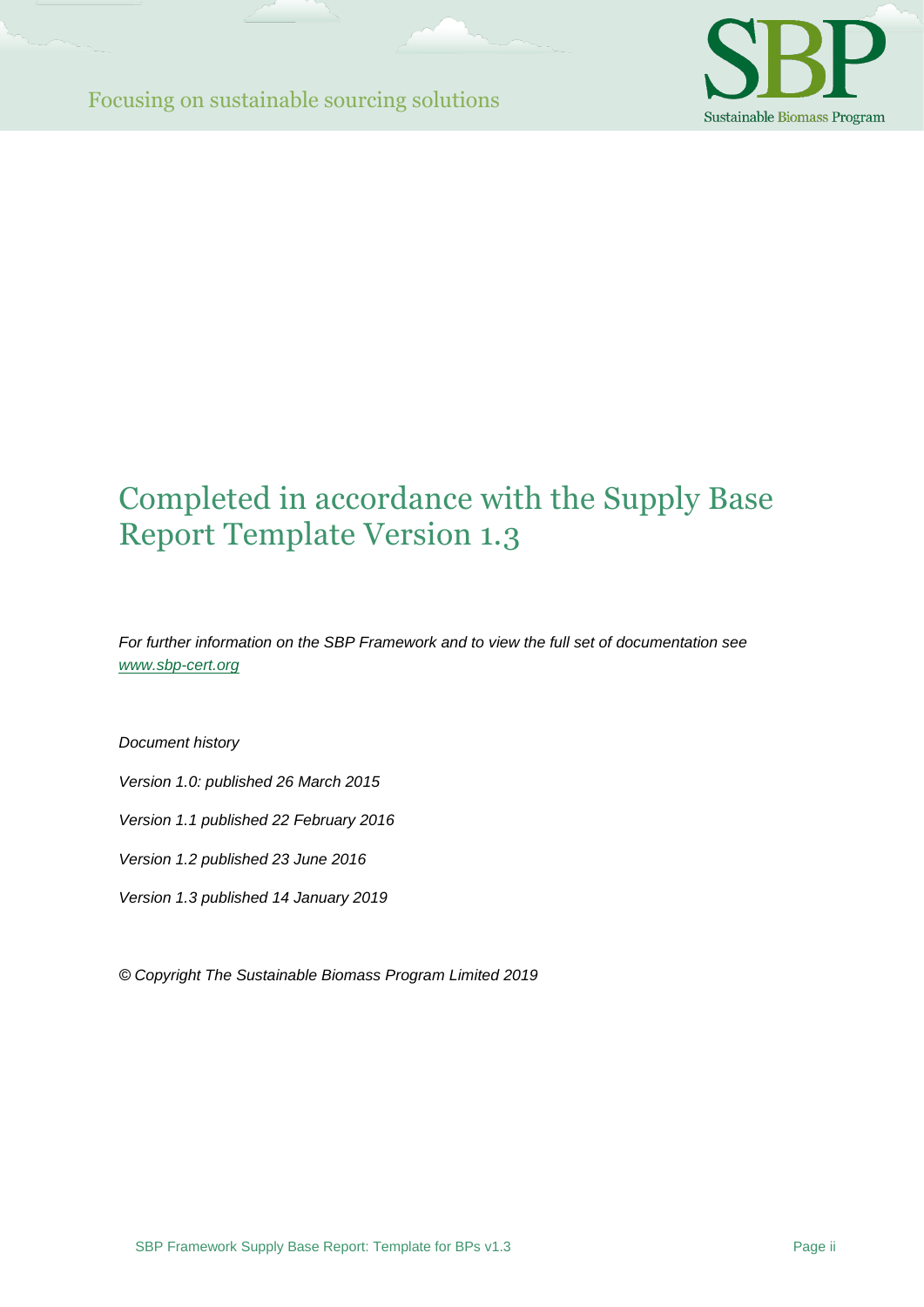

### Contents

| 1            |                                   |
|--------------|-----------------------------------|
| $\mathbf{2}$ |                                   |
| 2.1          |                                   |
| 2.2          |                                   |
| 2.3          |                                   |
| 2.4          |                                   |
| 2.5          |                                   |
| 3            |                                   |
| 4            |                                   |
| 4.1          |                                   |
| 4.2          |                                   |
| 4.3          |                                   |
| 4.4          |                                   |
| 4.5          |                                   |
| 5            |                                   |
|              |                                   |
| 6            |                                   |
| 6.1          |                                   |
| 7            |                                   |
| 8            |                                   |
| 8.1          |                                   |
| 8.2          |                                   |
| 8.3          |                                   |
| 9            | <b>Mitigation Measures</b><br>.11 |
| 9.1          |                                   |
| 9.2          |                                   |
| 10           |                                   |
| 11           |                                   |
| 11.1         |                                   |
| 11.2         |                                   |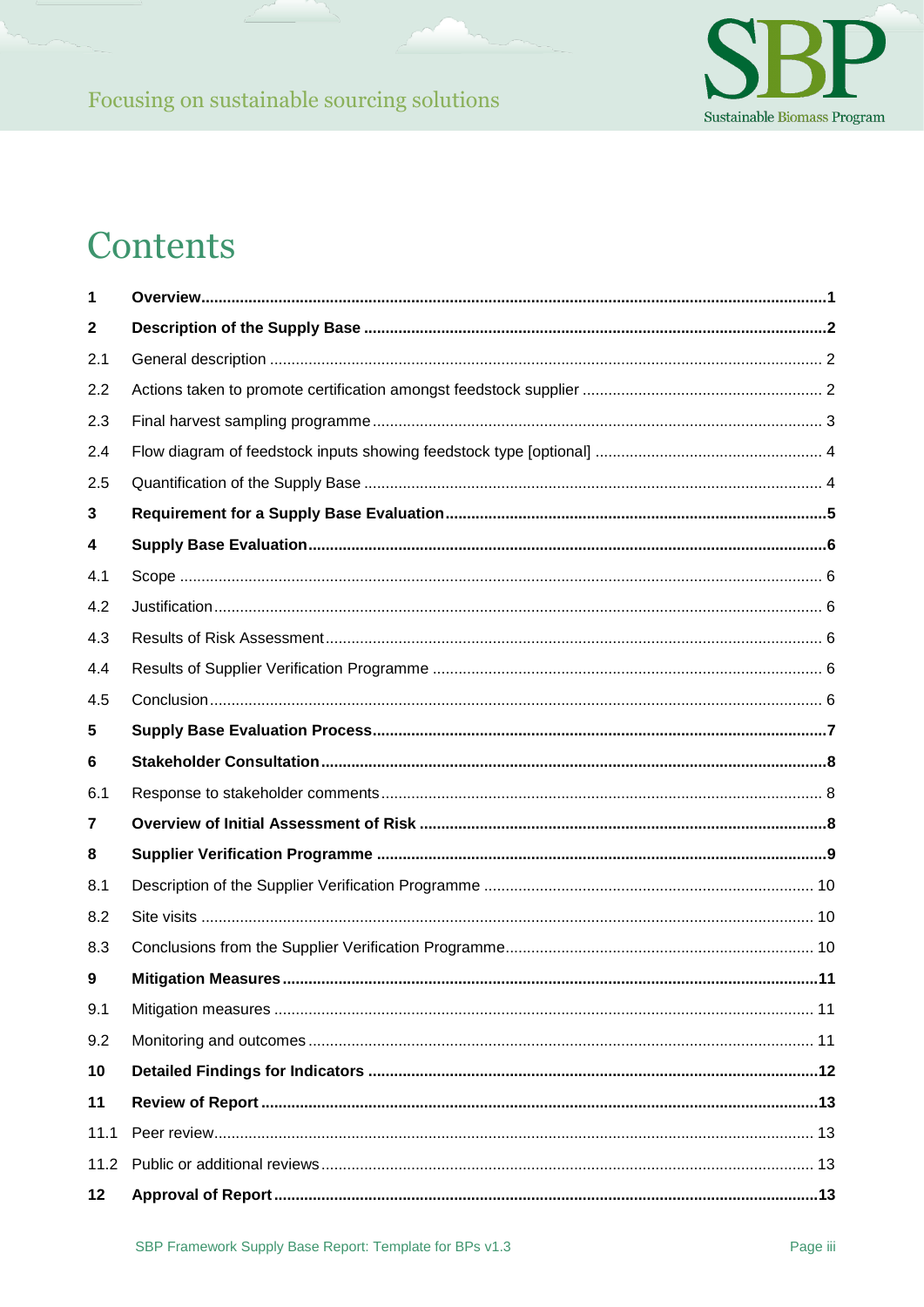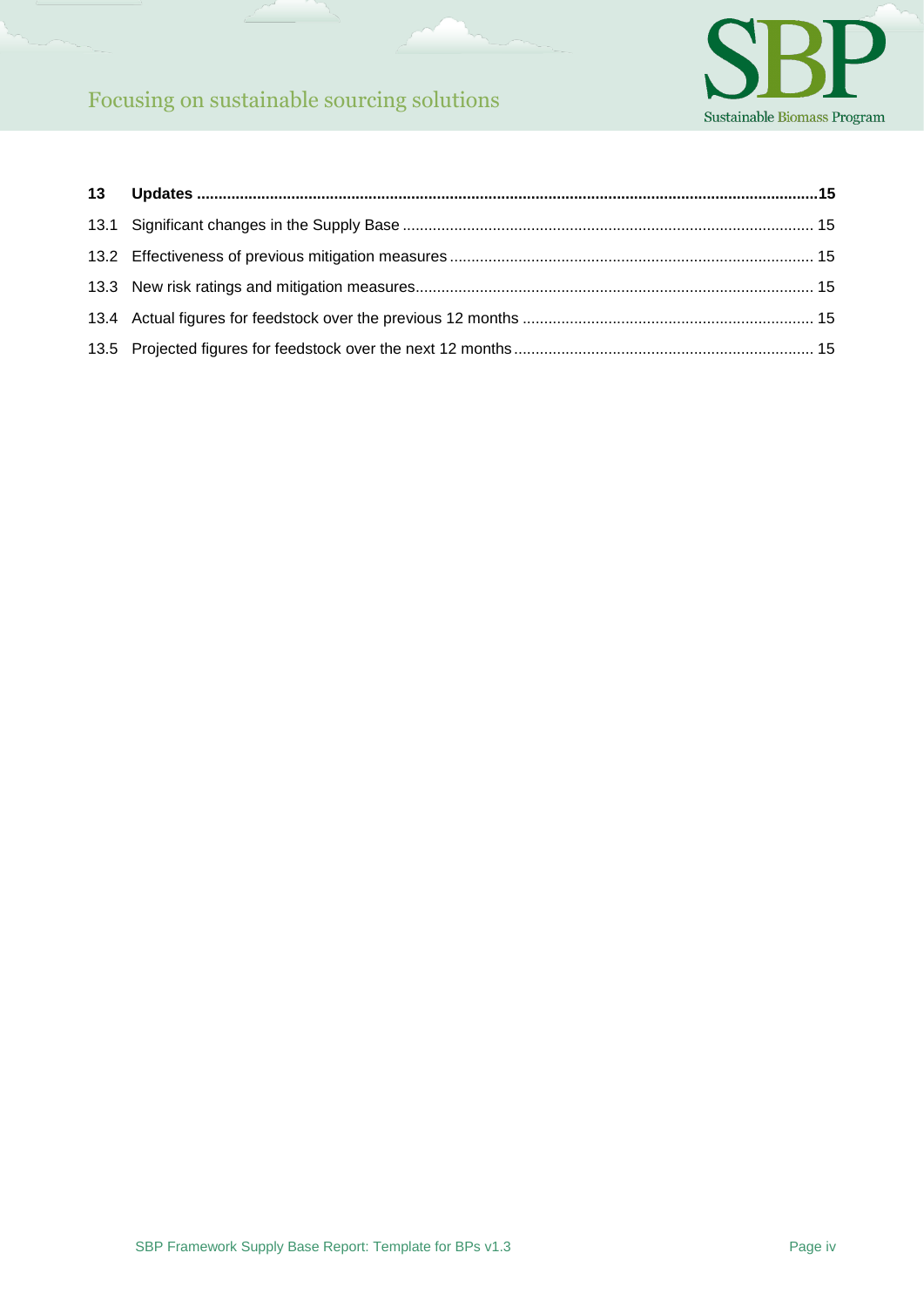

### <span id="page-4-0"></span>1 Overview

| Producer name:                                | Luzales LLC |                                                                                                                                              |                                                                                         |  |
|-----------------------------------------------|-------------|----------------------------------------------------------------------------------------------------------------------------------------------|-----------------------------------------------------------------------------------------|--|
| Producer location:                            |             |                                                                                                                                              | Lesnaya str., 1a, 168132, stlm. Kydzyavidz', Priluzskij district, Komi republic, Russia |  |
| Geographic position:                          |             | 60.497409 'N, 49.589759 'E                                                                                                                   |                                                                                         |  |
| Primary contact:                              |             | Elena Hozyainova, 1-ya Promyshlennaya str., 8, 167981, city Syktyvkar, Komi<br>Republic, Russia, tel.: +79128641643, ekhozyainova@luzales.ru |                                                                                         |  |
| Company website:                              |             | http://www.luzales.ru                                                                                                                        |                                                                                         |  |
| Date report finalised:<br>10/04/2019          |             |                                                                                                                                              |                                                                                         |  |
| Close of last CB audit: 12/04/2019, Syktyvkar |             |                                                                                                                                              |                                                                                         |  |
| Name of CB:                                   | NEPCon OÜ   |                                                                                                                                              |                                                                                         |  |
| Translations from English:                    |             | Yes                                                                                                                                          |                                                                                         |  |
| SBP Standard(s) used:                         |             |                                                                                                                                              | Standard 2 version 1.0, Standard 4 version 1.0, Standard 5 version 1.0                  |  |
| Weblink to Standard(s) used:                  |             |                                                                                                                                              | https://sbp-cert.org/documents/standards-documents/standards                            |  |
| <b>SBP Endorsed Regional Risk Assessment:</b> |             |                                                                                                                                              | Not applicable                                                                          |  |
| Weblink to SBE on Company website:            |             |                                                                                                                                              | Not applicable                                                                          |  |

| Indicate how the current evaluation fits within the cycle of Supply Base Evaluations |                                     |                                      |                                     |                                      |  |
|--------------------------------------------------------------------------------------|-------------------------------------|--------------------------------------|-------------------------------------|--------------------------------------|--|
| <b>Main (Initial)</b><br><b>Evaluation</b>                                           | <b>First</b><br><b>Surveillance</b> | <b>Second</b><br><b>Surveillance</b> | <b>Third</b><br><b>Surveillance</b> | <b>Fourth</b><br><b>Surveillance</b> |  |
|                                                                                      |                                     |                                      |                                     |                                      |  |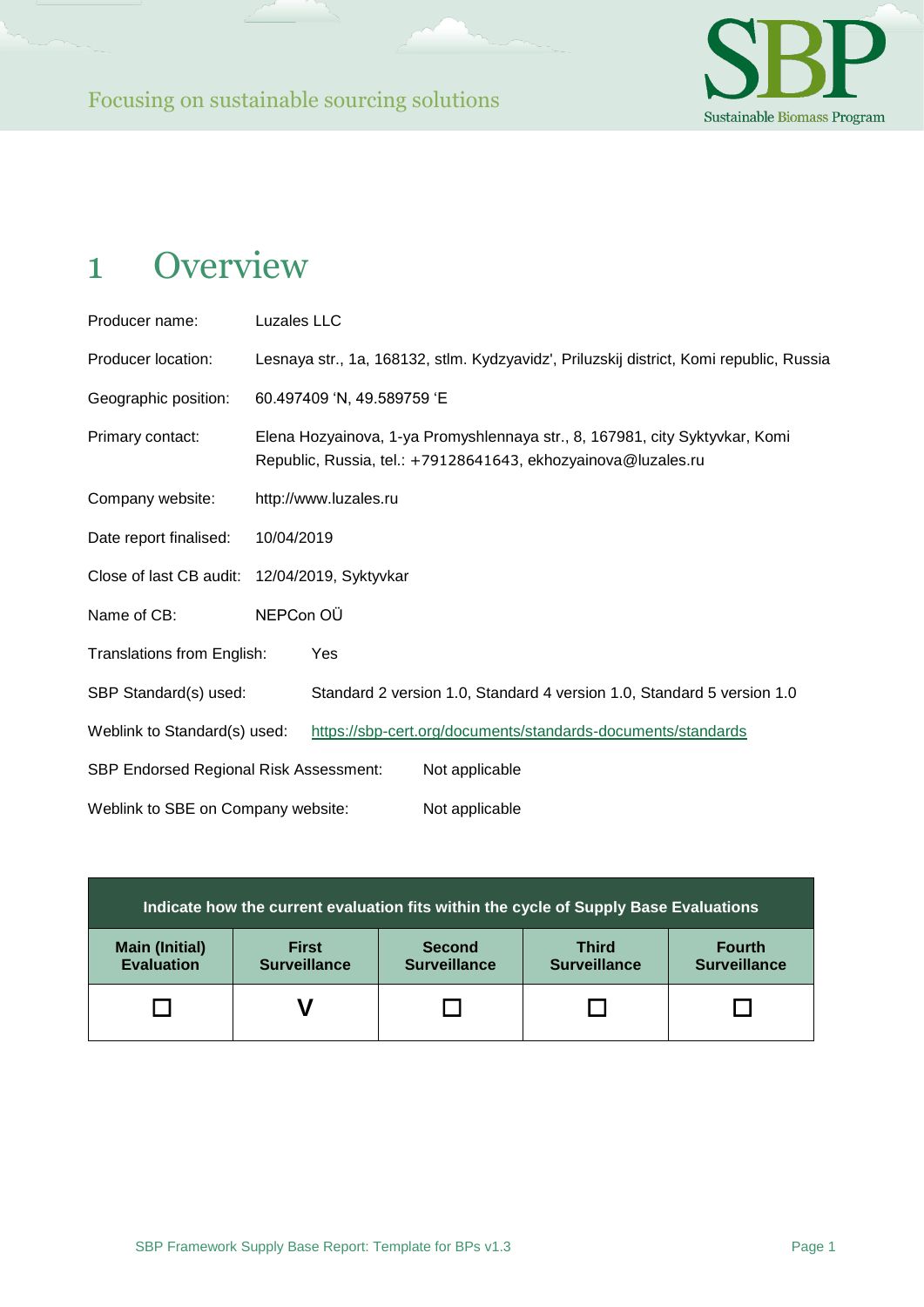

### <span id="page-5-0"></span>2 Description of the Supply Base

#### <span id="page-5-1"></span>2.1 General description

The Supply Base of "Luzales" LLC is the forest fund area of its own leased area in the Komi Republic and two suppliers: from the Komi Republic and the Arkhangelsk region. In the own leased area of "Luzales" LLC the area of the forest fund is 697289 ha, the area of the forest fund of suppliers is 2582837 ha. The company and its suppliers have FSC forest management certificates and are responsible forest users.

LLC Luzales is a logging and wood-processing enterprise of a closed cycle. Sawmill residues (sawdust) is processed into pellets, thus the production is waste-free. Luzales LLC is one of the largest wood logging and processing companies in the Komi Republic. The annual volume of incoming raw materials (sawn timber) at the plant of Luzales LLC is  $464,8$  thousand m<sup>3</sup>.

Luzales LLC produces only SBP-certified biomass from Scots pine (Pínus sylvestris), Norway spruce (Picea abies).

Luzales LLC is located in the south of the Komi Republic, in the middle taiga zone, in close proximity to the village of Kydzyavidz.

The Supply Base is located in the North-West Federal District of the Russian Federation, in one of the most forest regions of the country. Officially, the forest territory of the Russian Federation (forest fund) accounts for about 21% of the global stock of standing timber. Coniferous species constitute 78%, hardwood - 22%.

<span id="page-5-2"></span>In accordance with the legislation of the Russian Federation, all lands of the forest fund are in state ownership. Legal entities receive forest plots for use for a period of 10 to 49 years on loan (with the possibility of their prolongation). Long-term rental relations are the dominant legal form for obtaining the right to harvest timber on stem. The conclusion of lease agreements for forest plots or purchase and sale agreements for forest stands is carried out at auctions for the sale of the right to conclude such agreements. Land leased, must pass a state cadastral registration.

The Forest Code of the Russian Federation obliges each tenant to develop a forest development project for 10 years (based on taxation and forest management), implement measures for the conservation, protection and reproduction of forests, and each year submit a forest declaration containing a report on the implemented measures and logging volumes.

Ensuring high-quality reproduction of forest resources and protective afforestation is a prerequisite for forest use. All reforestation work on leased forest areas is planned and carried out by forest users at their own expense in accordance with forest managements projects.

The Komi Republic and the Arkhangelsk Region are among the leading forest regions of Russia. The share of mature and overmature forest stands is about 3/4 of the timber stock. In protective forests located along lakes, swamps and other environmentally sensitive objects, a more strict control regime is applied. Within the Supply Base, the calculated cutting area is not fully developed. Underdeveloped infrastructure does not allow full use of available timber stocks.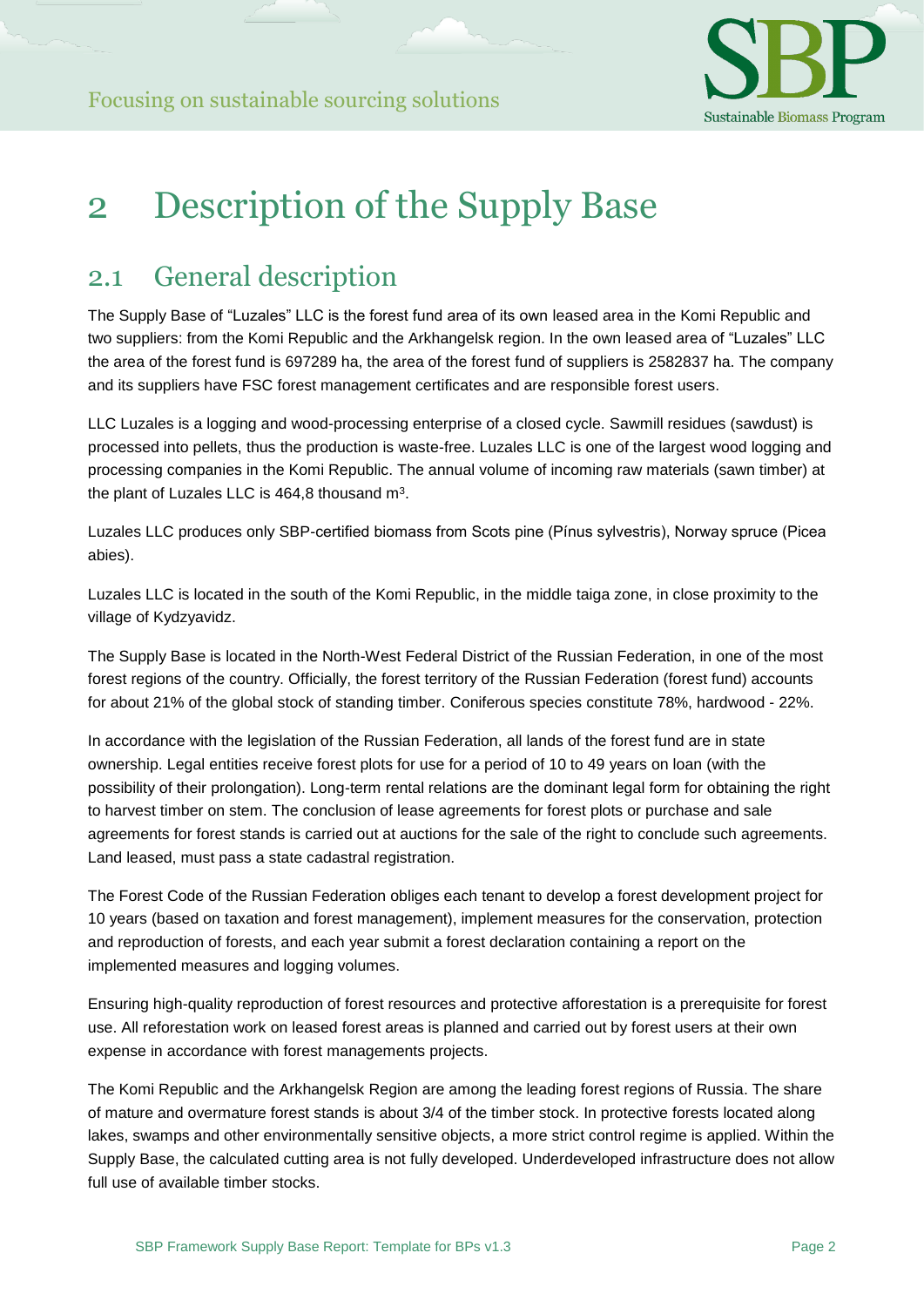

Within the Supply Base, forests of high conservation value (HCVF) have been identified. FSC-certified enterprises, incl. and Luzales LLC, observe a moratorium on timber harvesting in these forest areas. On the territory of the Supply Base there are intact forests and wetlands of international importance. Therefore, in order to minimize the risk of conflict wood enterence in the supply chain, Luzales LLC uses wood only from FSC certified forests in the pellets production.

Within the Supply Base, forest management practices are based on the achievement of renewable sustainable forest management in accordance with the requirements of forest legislation and the principles of forest certification. The rotation period is 60-120 years. Only clear cuts are used as a method of wood harvesting. The maximum area of clear cuts is limited by 50 ha. Reforestation can be done with planting seedlings or the promotion of natural regeneration.

When harvesting wood, according to the forest legislation, species listed in the Red Book, as well as their habitats, are subject to conservation. Harvesting of valuable, endangered and specially protected species of trees is prohibited. Luzales LLC processes only Norway spruce (Picea abies) and Scotch pine (Pinus sylvestris). The tree species listed in CITES and IUCN are not procured.

Luzales LLC has a great socio-economic importance in the Priluzsky region of the Komi Republic. Annually agreements on social and economic partnership are concluded, within the framework of which there is financial aid to the district administration. In public settlements, stakeholder consultation are held with local residents, according to the results of which, decisions are taken to provide financial assistance in carrying out various public events, both regional and local, providing construction material for repair of socially significant facilities, allocation of places for picking mushrooms and berries, hunting grounds and other important forest areas for the local population. Individual assistance is also provided to local residents on applications received, public organizations (community organizations, charities, veterans' societies, etc.). The local population has priority when applying for a job in Luzales LLC.

### 2.2 Actions taken to promote certification amongst feedstock supplier

*For the pellets production, the company uses only FSC certified feedstock from certified logging companies, so the company does not take actions to certify its suppliers.*

#### <span id="page-6-0"></span>2.3 Final harvest sampling programme

*Not applicable because certified secondary feedstock is used for the pellets production.*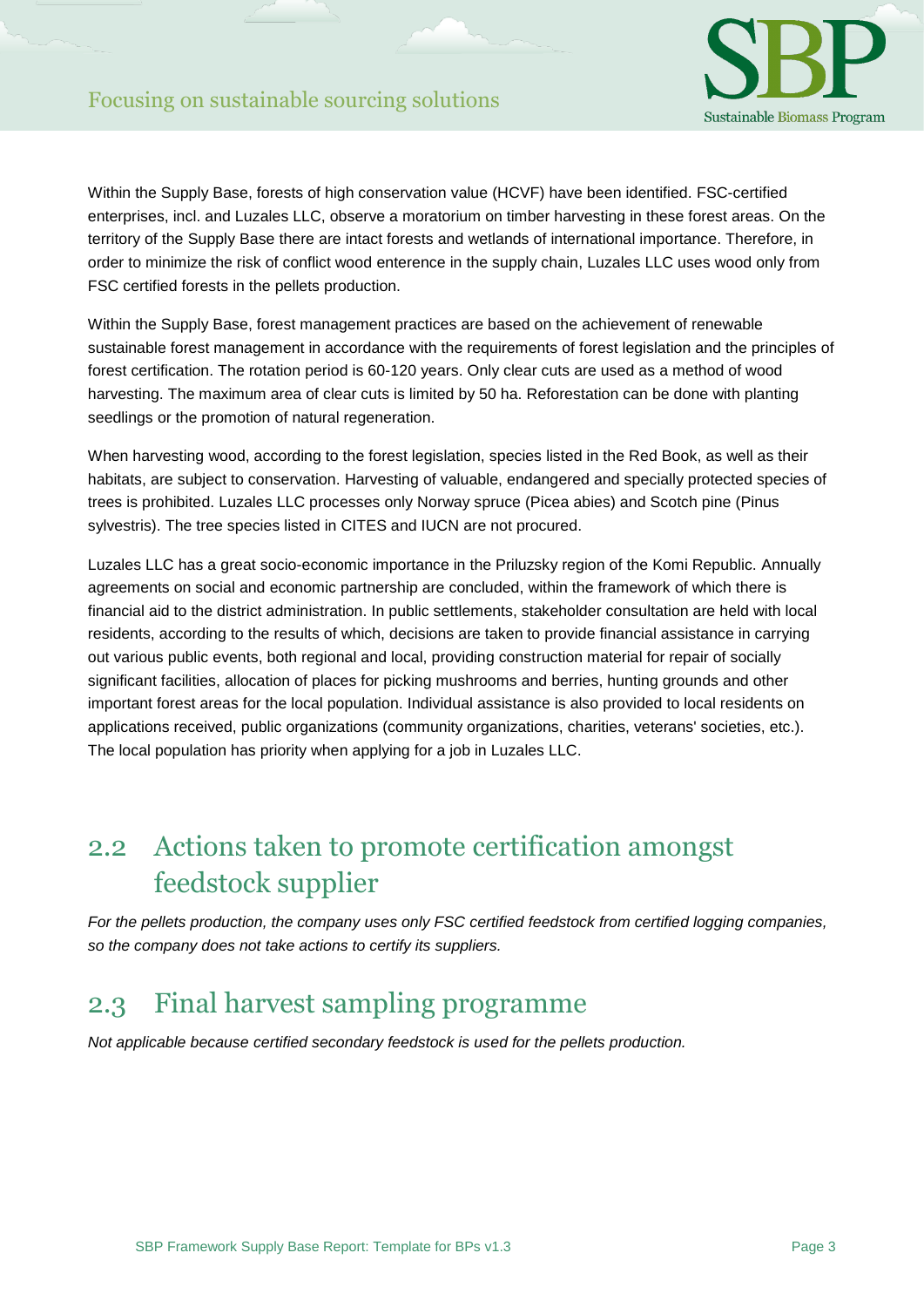

### <span id="page-7-0"></span>2.4 Flow diagram of feedstock inputs showing feedstock type [optional]

**Feedstock SBP** 

100%

SBP-compliant secondary feedstock

### <span id="page-7-1"></span>2.5 Quantification of the Supply Base

#### Supply Base

- a. Total Supply Base area (ha): 3280125,92 ha
	-
- b. Tenure by type (ha): 3280125,92 ha public
- 
- d. Forest by management type (ha): 3280125,92 ha managed natural
- 
- c. Forest by type (ha): 3280125,92 ha boreal e. Certified forest by scheme (ha): 3280125,92 ha of FSC-certified forest and PEFCcertified forests

#### f.

#### Feedstock

- g. Total volume of Feedstock: **38560,1 m<sup>3</sup>**
- h. Volume of primary feedstock: **0 m<sup>3</sup> .**
- i. List percentage of primary feedstock (g), by the following categories. percentages may be shown in a banding between XX% to YY% if a compelling justification is provided\*. Subdivide by SBP-approved Forest Management Schemes:
	- Certified to an SBP-approved Forest Management Scheme **0 m<sup>3</sup> .**
	- Not certified to an SBP-approved Forest Management Scheme **0 m<sup>3</sup> .**
- j. List all species in primary feedstock, including scientific name
- k. Volume of primary feedstock from primary forest **0 m<sup>3</sup> .**
- l. List percentage of primary feedstock from primary forest (j), by the following categories. Subdivide by SBP-approved Forest Management Schemes:
	- Primary feedstock from primary forest certified to an SBP-approved Forest Management Scheme - **0 m<sup>3</sup> .**
	- Primary feedstock from primary forest not certified to an SBP-approved Forest Management Scheme - **0 m<sup>3</sup> .**
- m. Volume of secondary feedstock: **38560,1 m<sup>3</sup>**
- n. Volume of tertiary feedstock: **0 m<sup>3</sup> .**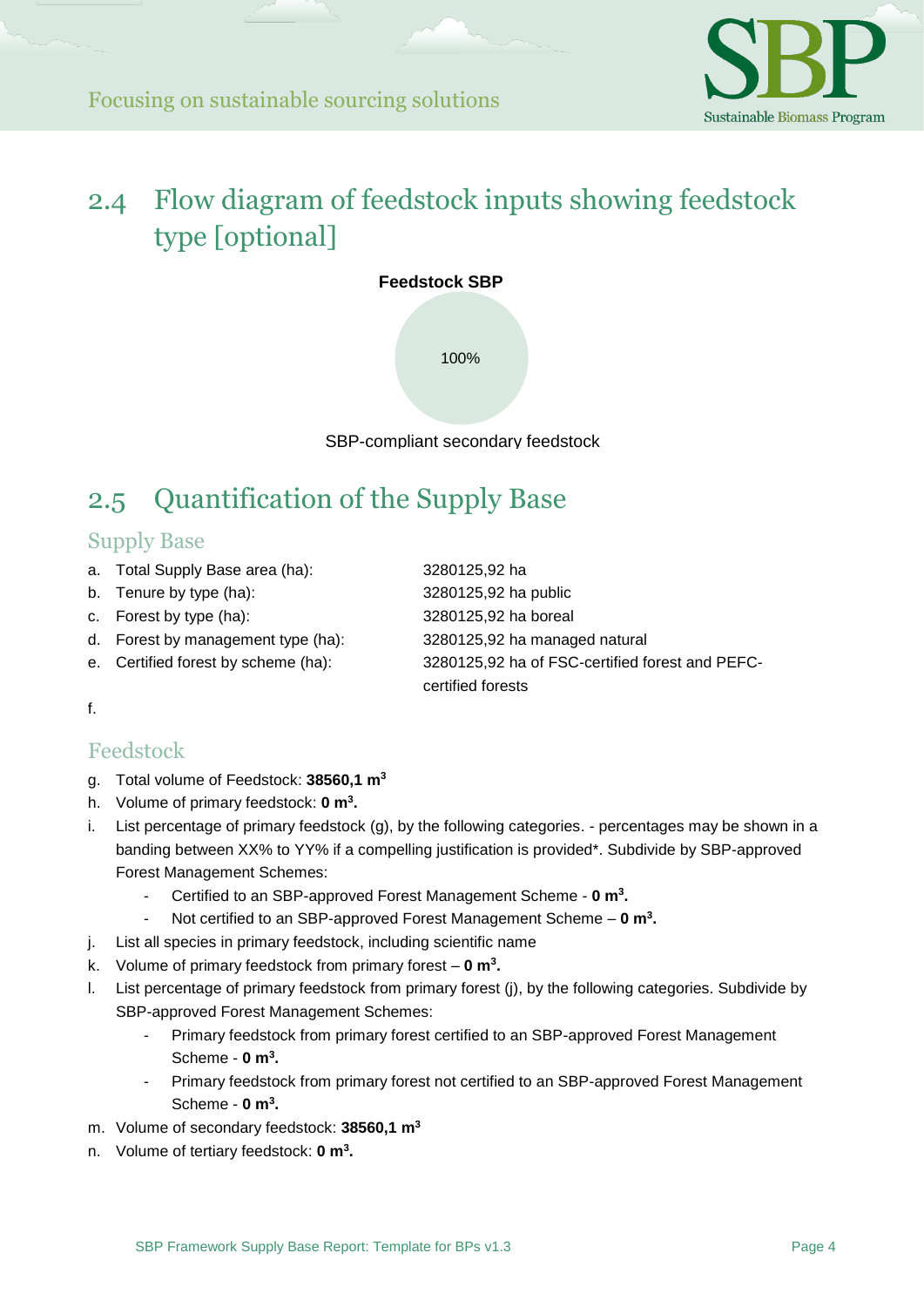

## <span id="page-8-0"></span>3 Requirement for a Supply Base Evaluation

| <b>SBE completed</b> | <b>SBE not</b><br>completed |  |
|----------------------|-----------------------------|--|
|                      |                             |  |

*In the production of SBP pellets, secondary feedstock with FSC 100% claim is used.*

*Supply base evaluation is not required.*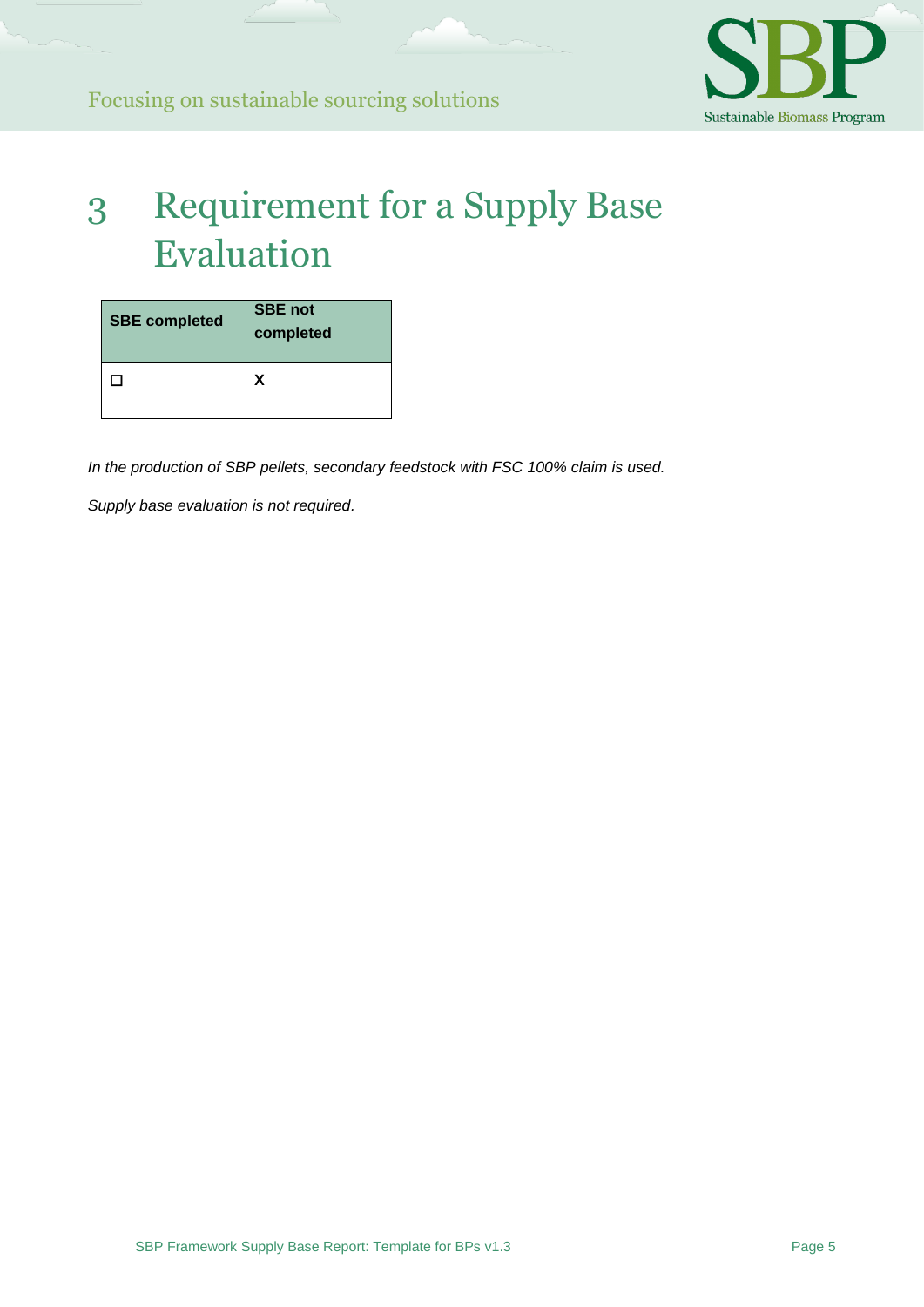

# <span id="page-9-0"></span>4 Supply Base Evaluation

#### <span id="page-9-1"></span>4.1 Scope

*Not applicable.*

### <span id="page-9-2"></span>4.2 Justification

*Not applicable.*

#### <span id="page-9-3"></span>4.3 Results of Risk Assessment

*Not applicable.*

### <span id="page-9-4"></span>4.4 Results of Supplier Verification Programme

*Not applicable.*

### <span id="page-9-5"></span>4.5 Conclusion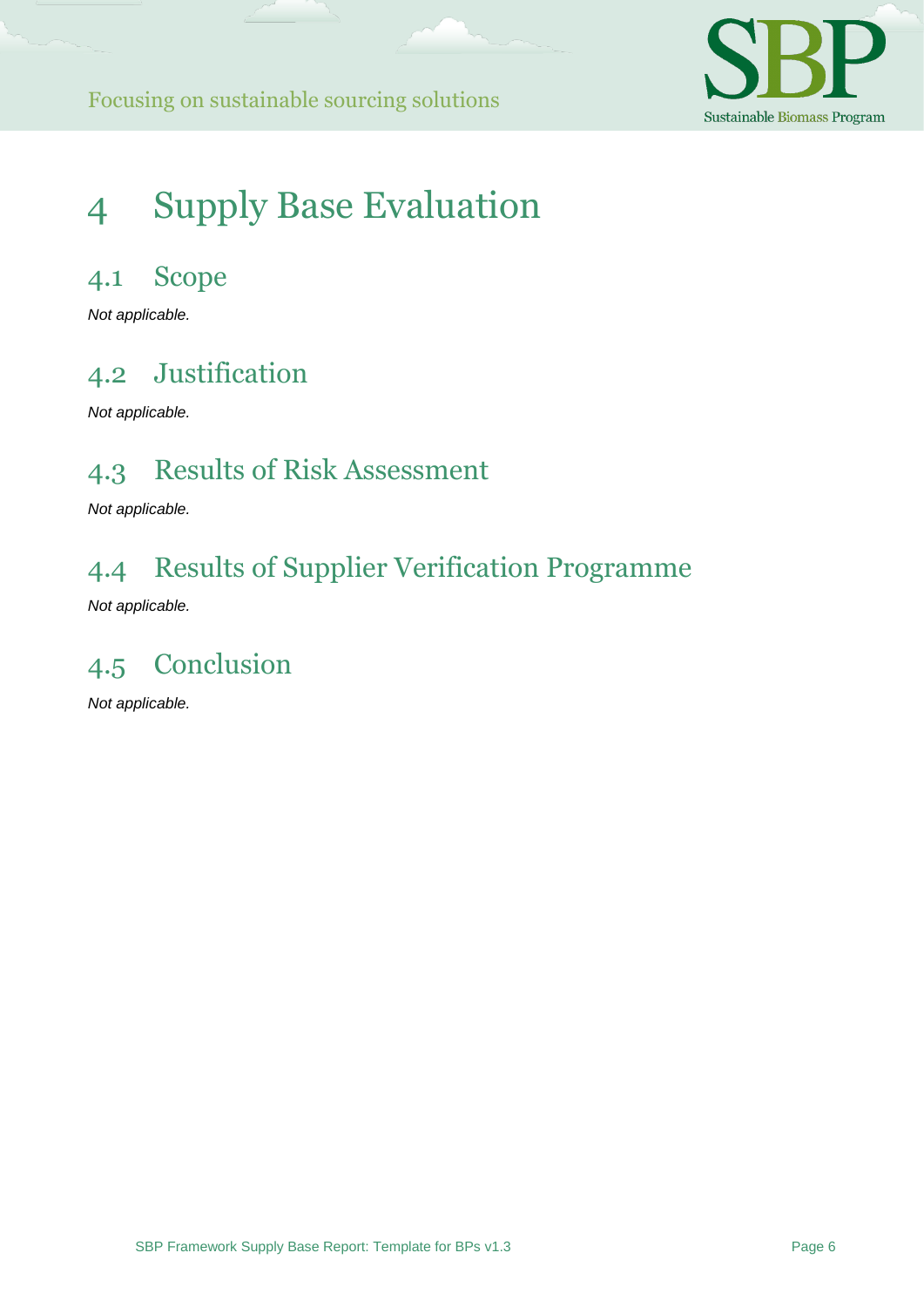

## <span id="page-10-0"></span>5 Supply Base Evaluation Process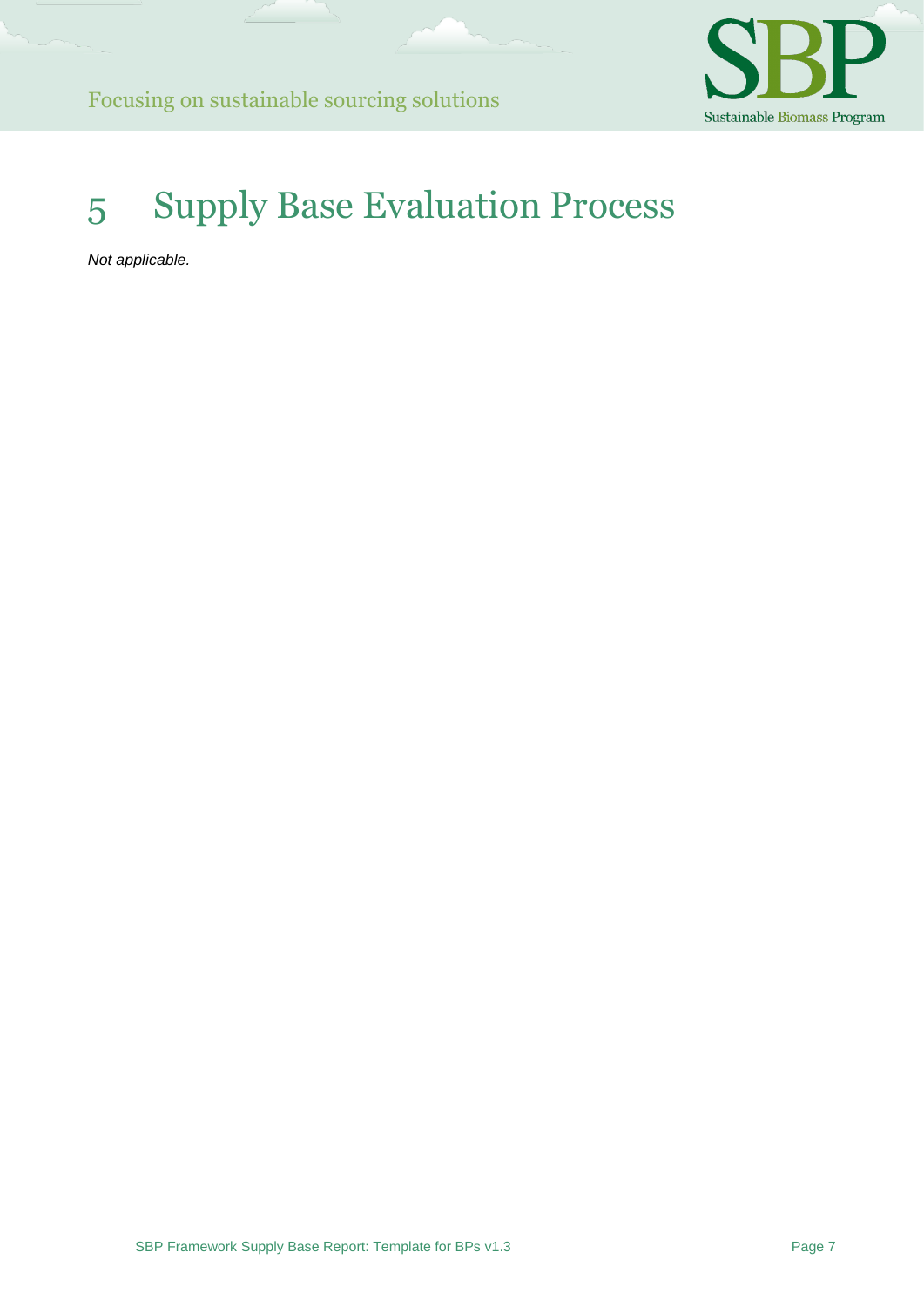

### <span id="page-11-0"></span>6 Stakeholder Consultation

<span id="page-11-2"></span>*Not applicable.*

### <span id="page-11-1"></span>6.1 Response to stakeholder comments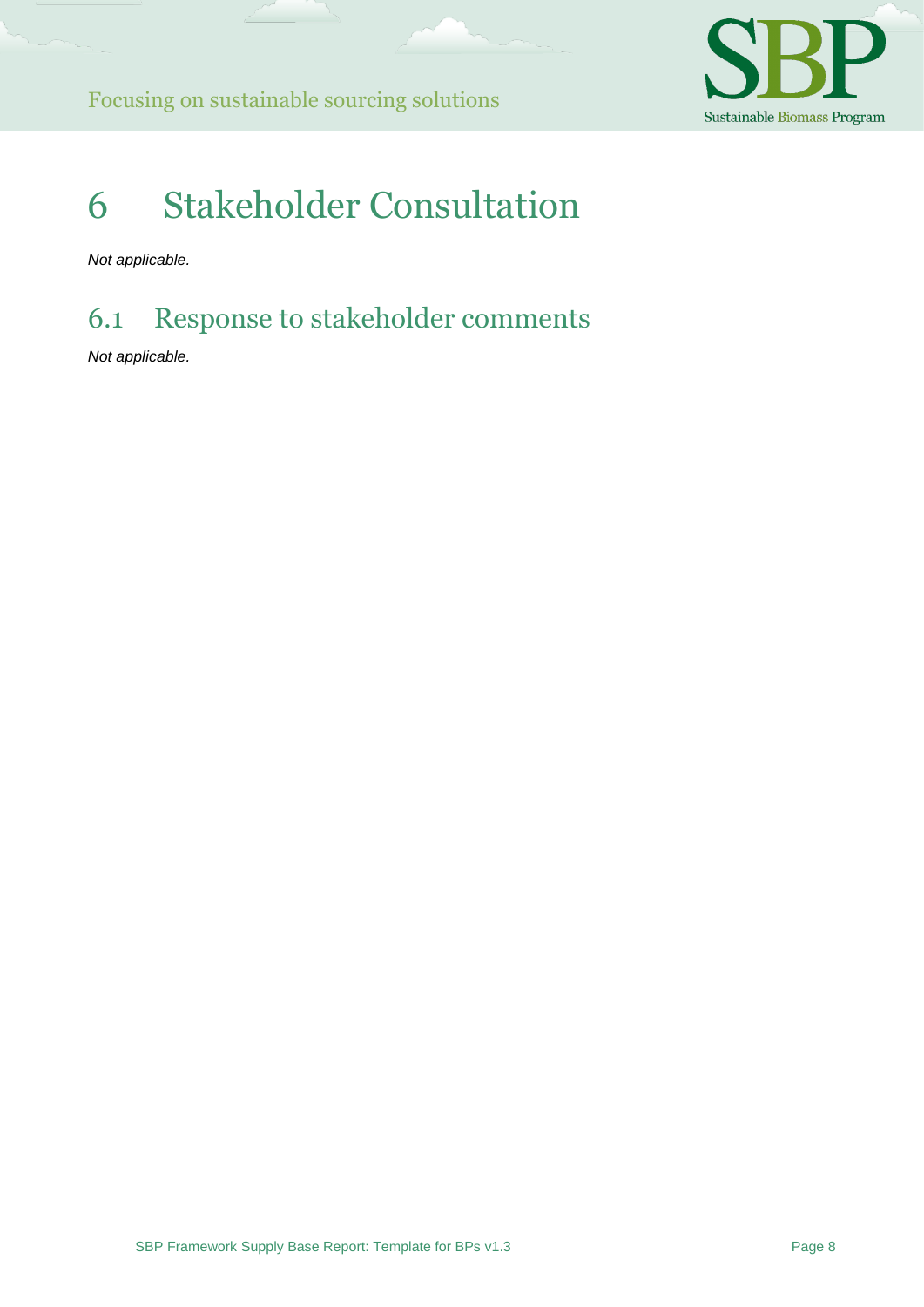

# <span id="page-12-0"></span>7 Overview of Initial Assessment of Risk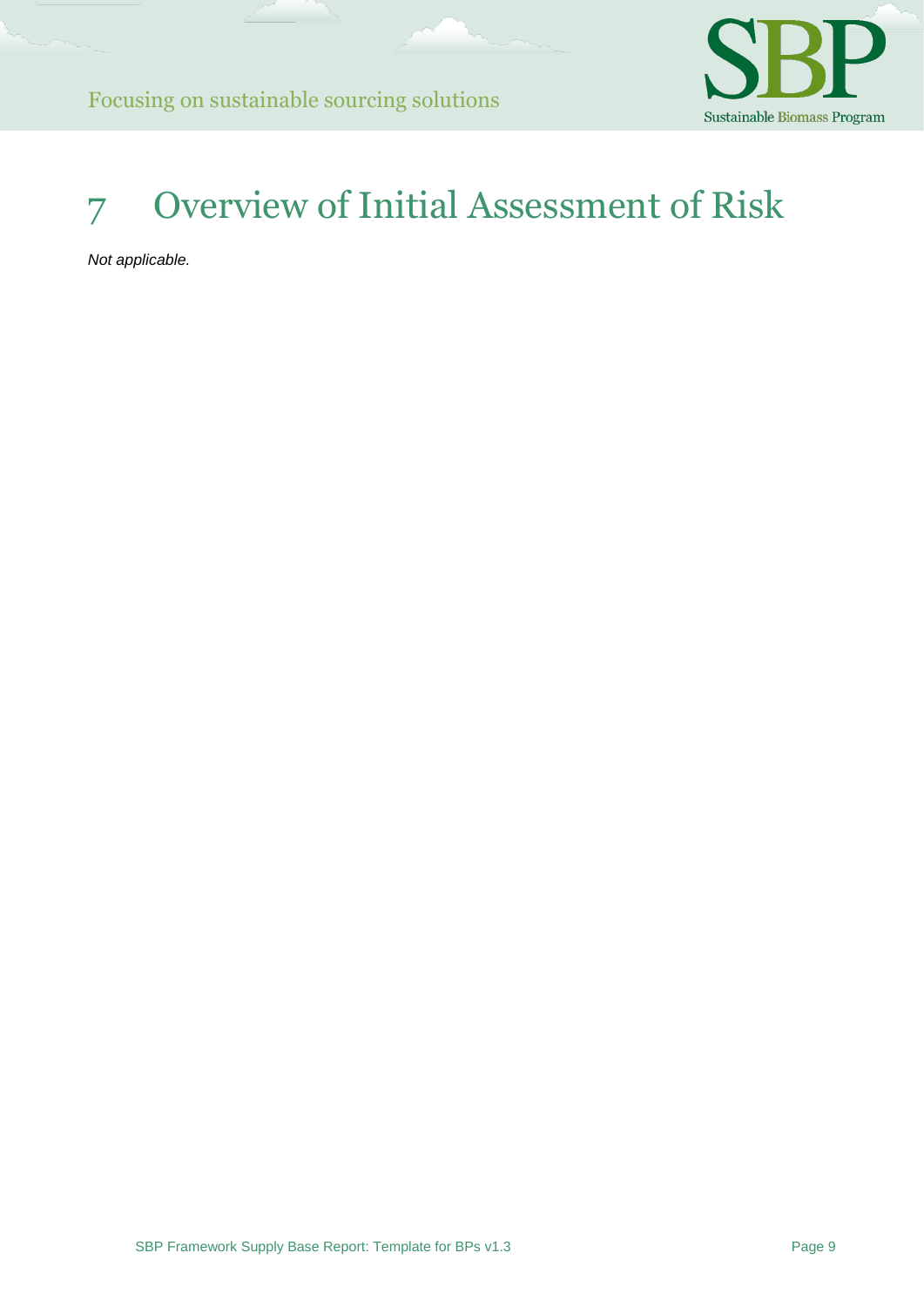

### 8 Supplier Verification Programme

#### <span id="page-13-0"></span>8.1 Description of the Supplier Verification Programme

*Not applicable.*

### <span id="page-13-1"></span>8.2 Site visits

*Not applicable.*

#### <span id="page-13-2"></span>8.3 Conclusions from the Supplier Verification Programme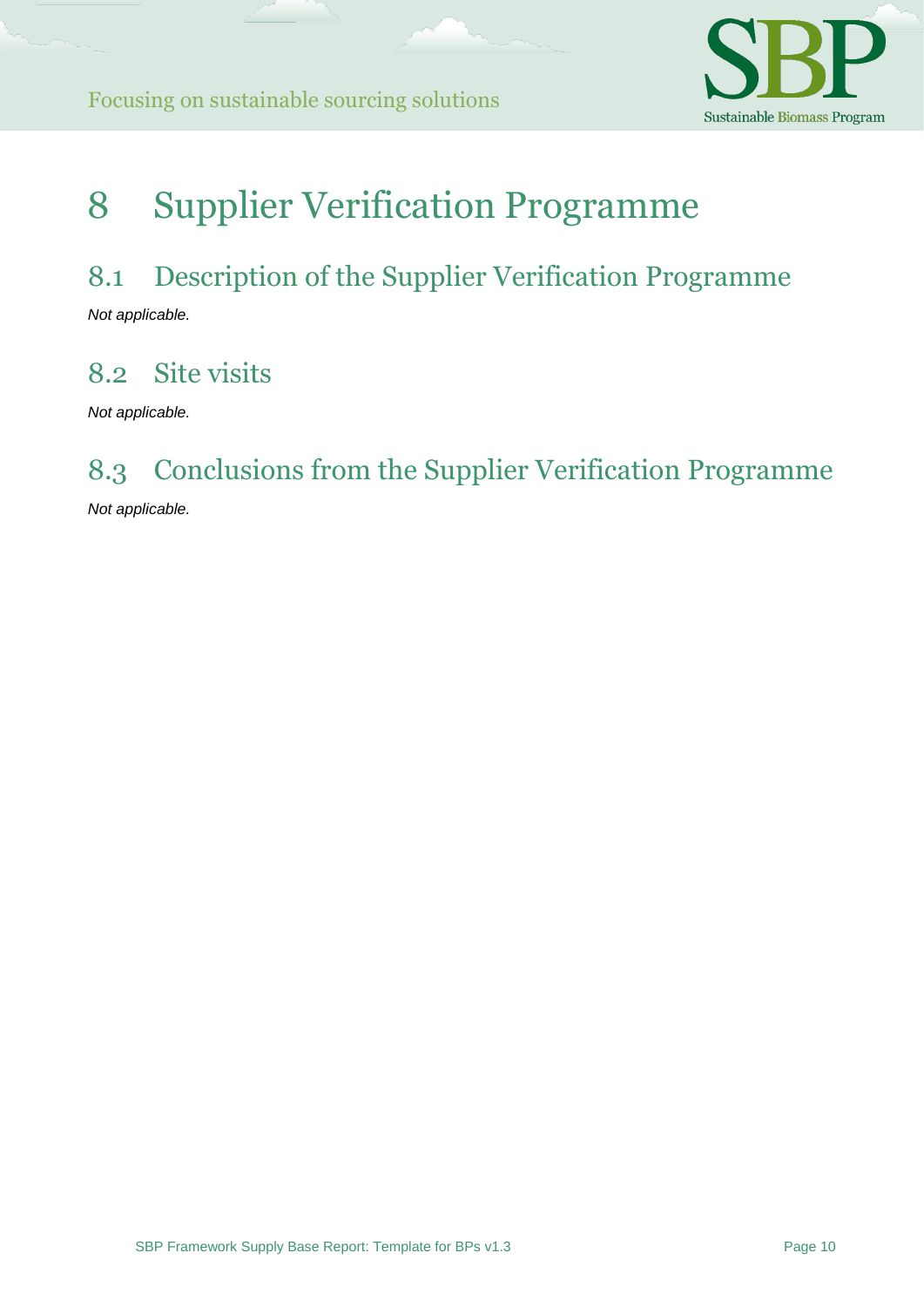

### <span id="page-14-0"></span>9 Mitigation Measures

#### <span id="page-14-1"></span>9.1 Mitigation measures

*Not applicable.*

### <span id="page-14-2"></span>9.2 Monitoring and outcomes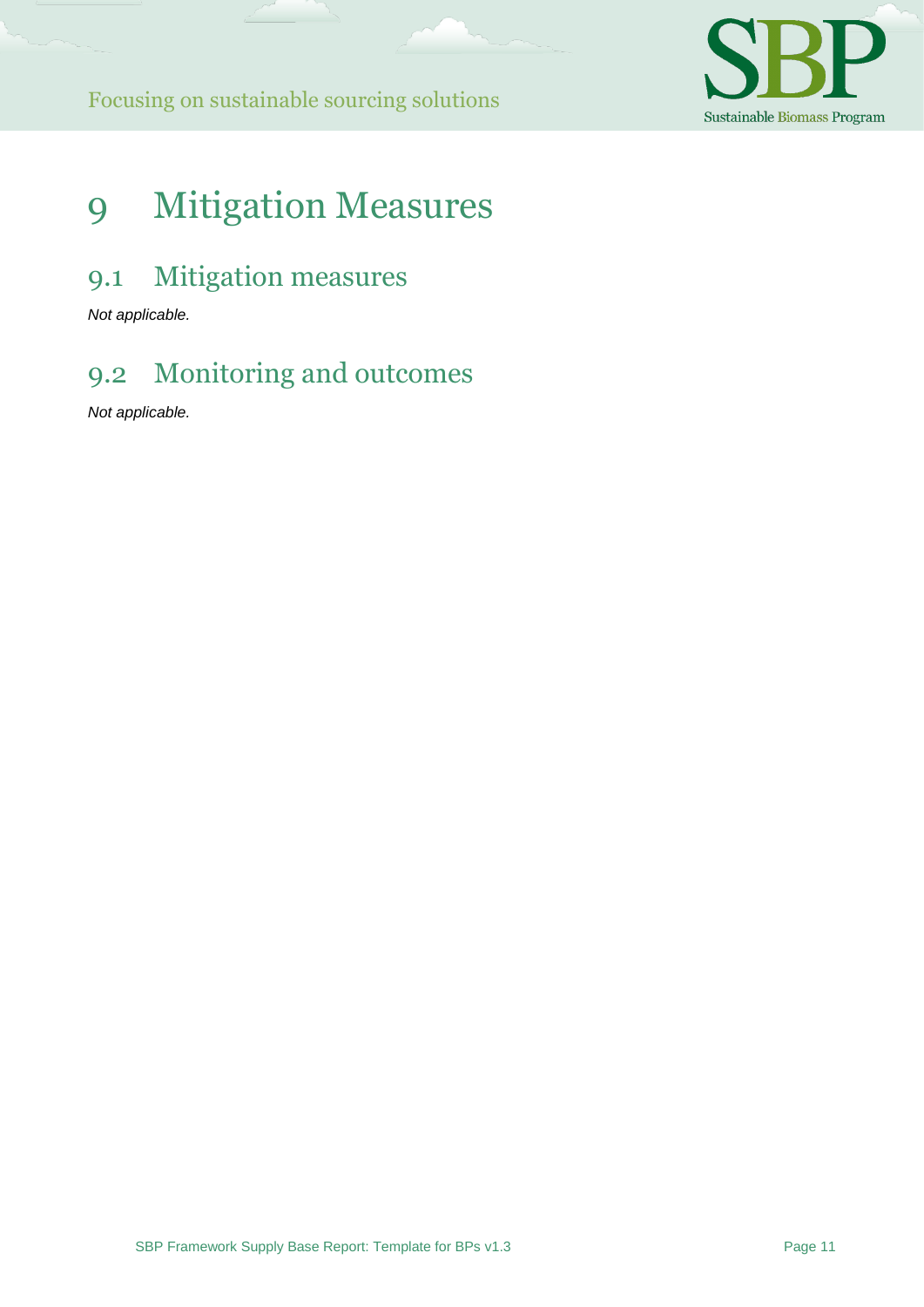

# <span id="page-15-0"></span>10 Detailed Findings for Indicators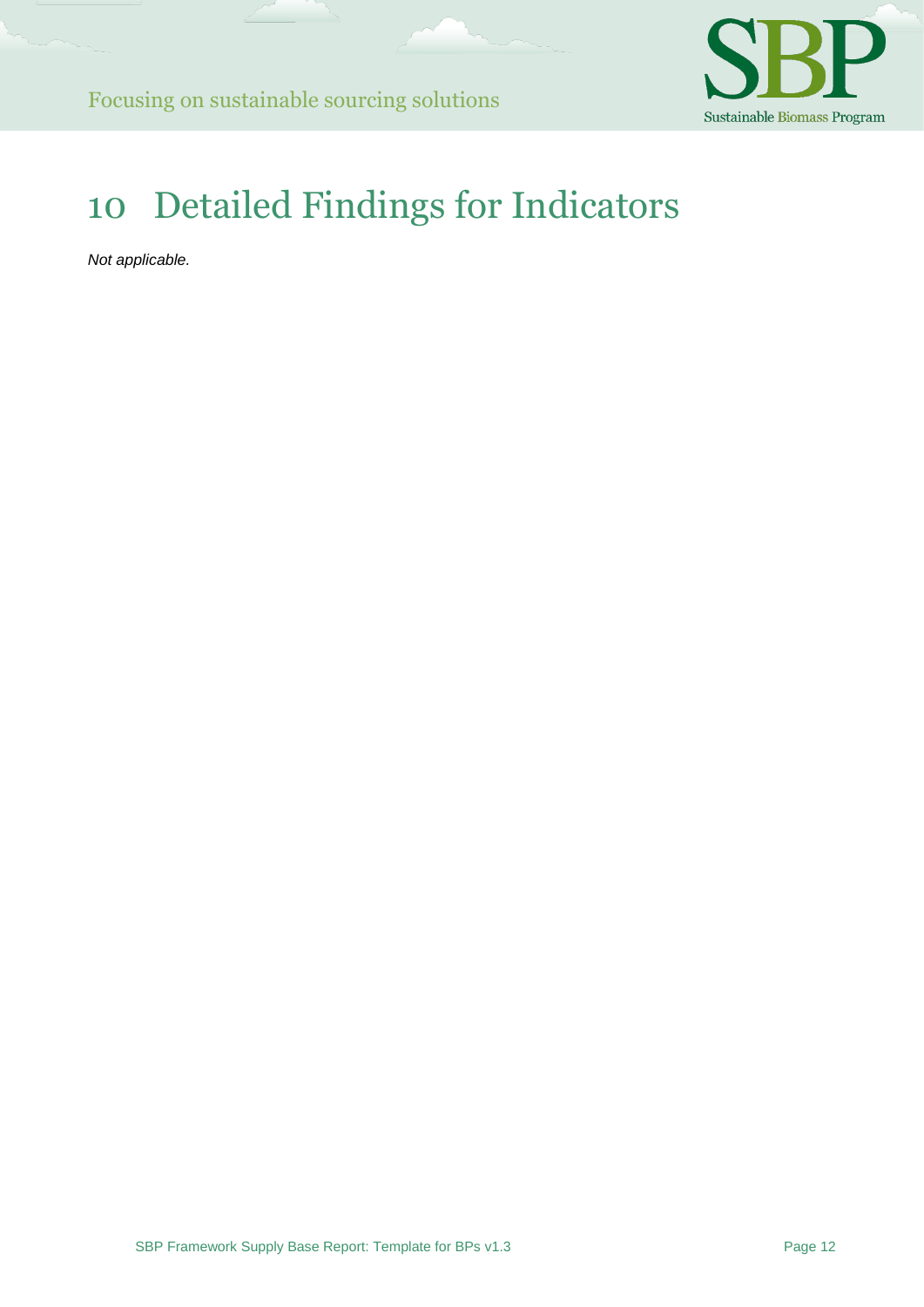

### <span id="page-16-0"></span>11 Review of Report

#### <span id="page-16-1"></span>11.1 Peer review

<span id="page-16-3"></span>*An expert evaluation of the Supply Base Report was not carried out.*

### <span id="page-16-2"></span>11.2 Public or additional reviews

*Supply base report of Luzales LLC will be posted on the website* [http://www.luzales.ru](http://www.luzales.ru/)*. Questions and comments can be sent to e-mail* ekhozyainova@luzales.ru, deputy general director Elena Hozyainova*.*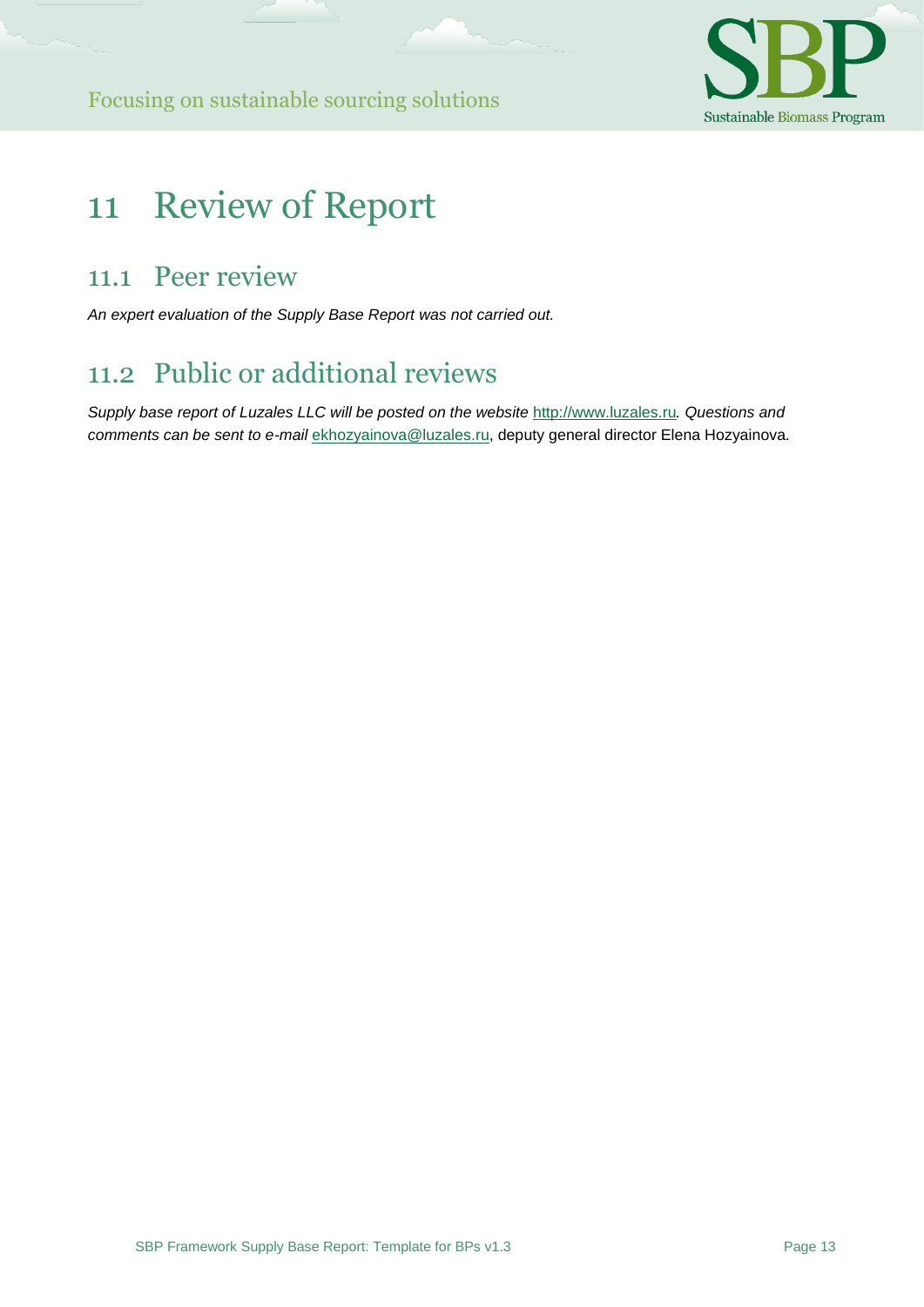

### 12 Approval of Report

| Approval of Supply Base Report by senior management                                                                                                                                                                                                                                  |                              |                                                |            |  |  |  |
|--------------------------------------------------------------------------------------------------------------------------------------------------------------------------------------------------------------------------------------------------------------------------------------|------------------------------|------------------------------------------------|------------|--|--|--|
| <b>Report</b><br><b>Prepared</b><br>by:                                                                                                                                                                                                                                              | Elena Hozyainova<br>Tojemote | <b>Deputy general</b><br>director, SBP manager | 10.04.2019 |  |  |  |
|                                                                                                                                                                                                                                                                                      | <b>Name</b>                  | <b>Title</b>                                   | Date       |  |  |  |
| The undersigned persons confirm that I/we are members of the organisation's senior management<br>and do hereby affirm that the contents of this evaluation report were duly acknowledged by senior<br>management as being accurate prior to approval and finalisation of the report. |                              |                                                |            |  |  |  |
|                                                                                                                                                                                                                                                                                      | <b>Valentin Rozhok</b>       |                                                |            |  |  |  |
| <b>Report</b><br>approved<br>by:                                                                                                                                                                                                                                                     |                              | <b>General director</b>                        | 10.04.2019 |  |  |  |
|                                                                                                                                                                                                                                                                                      | <b>Name</b>                  | <b>Title</b>                                   | Date       |  |  |  |